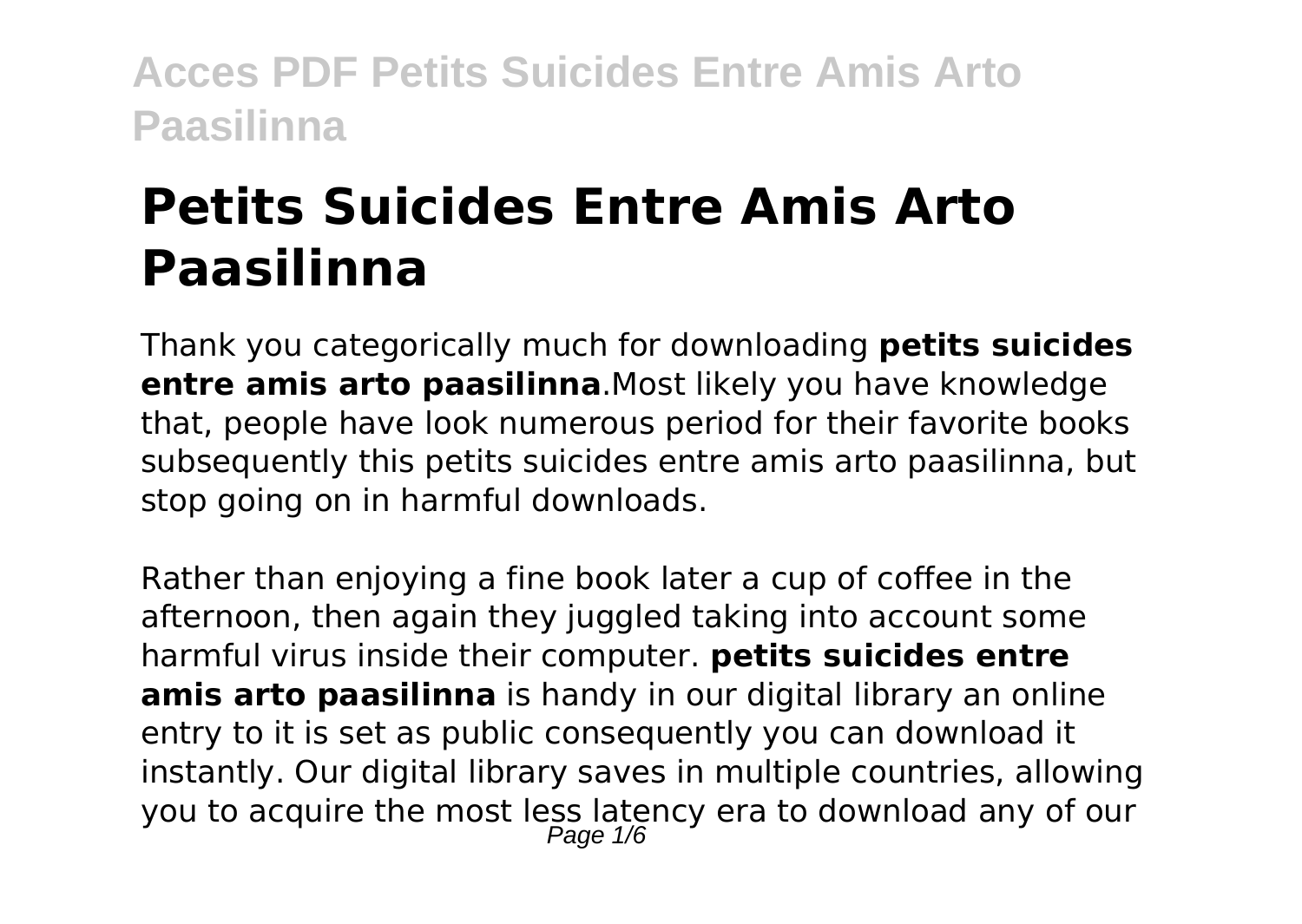books with this one. Merely said, the petits suicides entre amis arto paasilinna is universally compatible subsequently any devices to read.

Since it's a search engine. browsing for books is almost impossible. The closest thing you can do is use the Authors dropdown in the navigation bar to browse by authors—and even then, you'll have to get used to the terrible user interface of the site overall.

#### **Petits Suicides Entre Amis Arto**

) and the Finn Arto Paasilinna (Petits Suicides entre amis). Rue de Varenne, the Prime Minister wants to maintain her rituals. Between her stack of files dealing with the climate fight or the explosive subject of pensions, the one who is running for the next legislative elections in Calvados, always opens her bedside book before going to bed.  $_{Page\ 2/6}$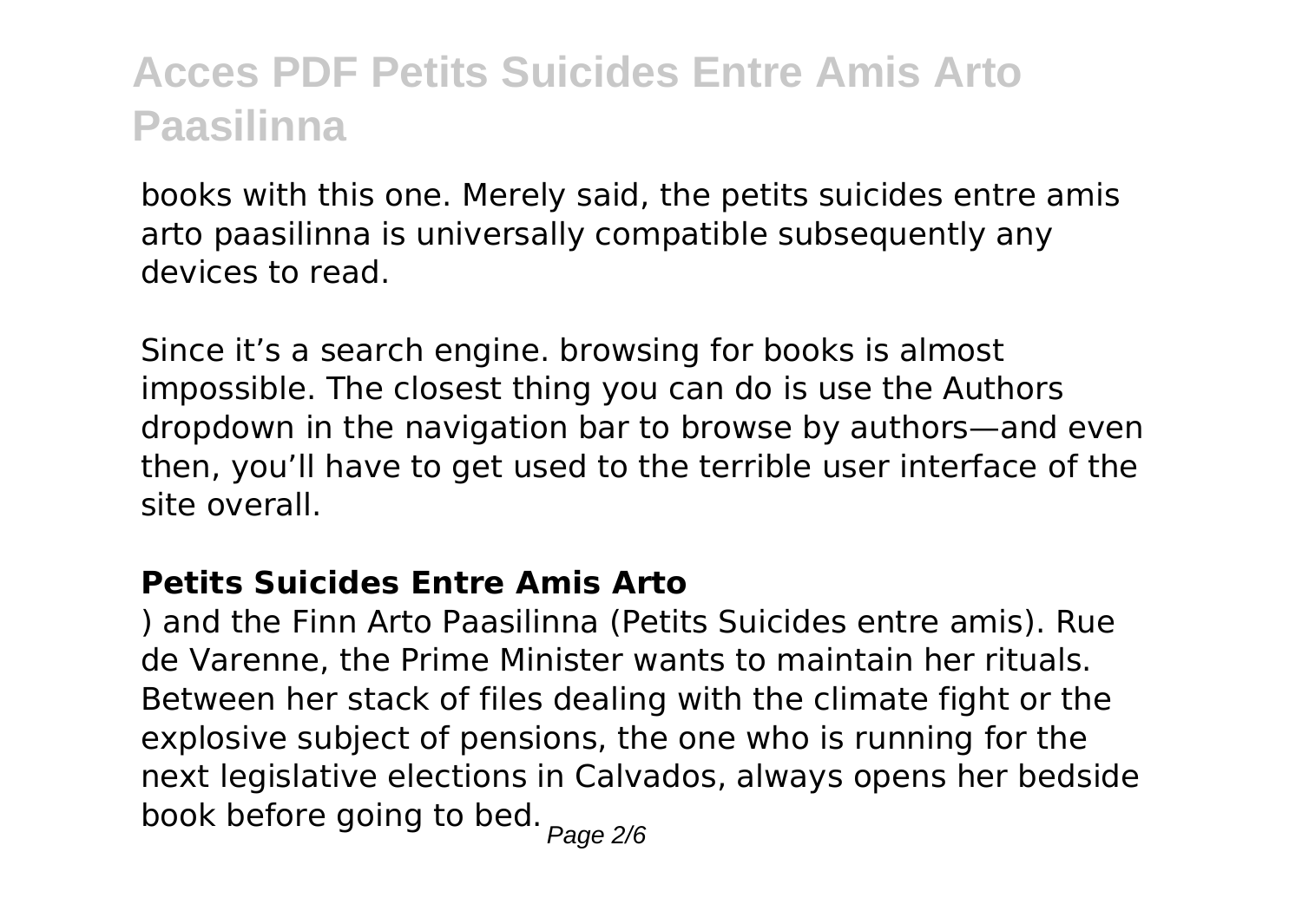#### **Elisabeth Borne: behind the Prime Minister, a very discreet woman**

We would like to show you a description here but the site won't allow us.

#### **LiveInternet @ Статистика и дневники, почта и поиск**

Merci de votre appréciation, qui me touche beaucoup. Il nous faut toutefois rester très vigilants : car la démence est une maladie extrêmement sournoise, et il est toujours très difficile de faire la part, dans le comportement du sujet âgé, de ce qui relève de sa liberté, de ce qui relève du fait qu'il ne sait plus vivre autrement, et de ce qui relève du fait qu'il a besoin de ...

### **Les troubles psychiatriques du sujet âgé - Michel Cavey** Voici comment les défunts communiquent avec nous. Beaucoup de personnes attendent ce type d'article, nous vous conseillons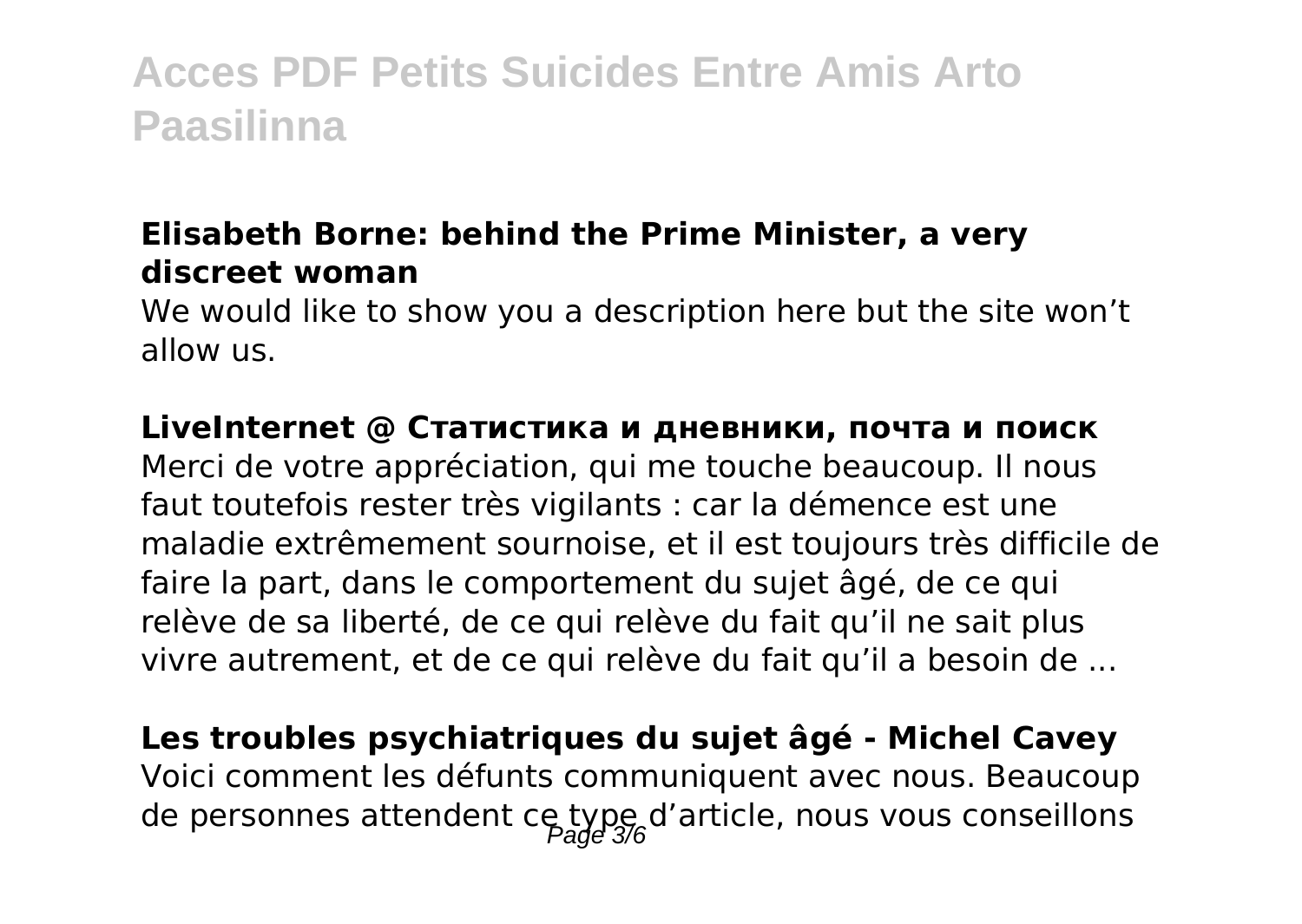d'acheter des livres sur le sujet, si cela vous intéresse, car chaque Médium a sa vision personnelle et complémentaire du sujet. C'est l'une des grandes énigmes qui dure à travers l'histoire, puisque déjà dans l'antiquité, la communication avec  $I =$ 

#### **Voici comment les défunts communiquent avec nous**

a aa aaa aaaa aaacn aaah aaai aaas aab aabb aac aacc aace aachen aacom aacs aacsb aad aadvantage aae aaf aafp aag aah aai aaj aal aalborg aalib aaliyah aall aalto aam ...

#### **MIT - Massachusetts Institute of Technology**

'' -- ---- ---- ---- ---- ---- **---- ---- ----- ----- ----- -----** ----- ---- -------- ----- ----- ----- ----- ----- ----- ----- ----- ----- ----- ----- ----- ----- ----- ----- ----- ----- ----- ----- ----- ----- ----- ----- ----- ----- ----- ----- ----- ----- ----- ----- ----- ----- ----- ----- ----- ----- ----- ----- ----- ----- ----- ----- -----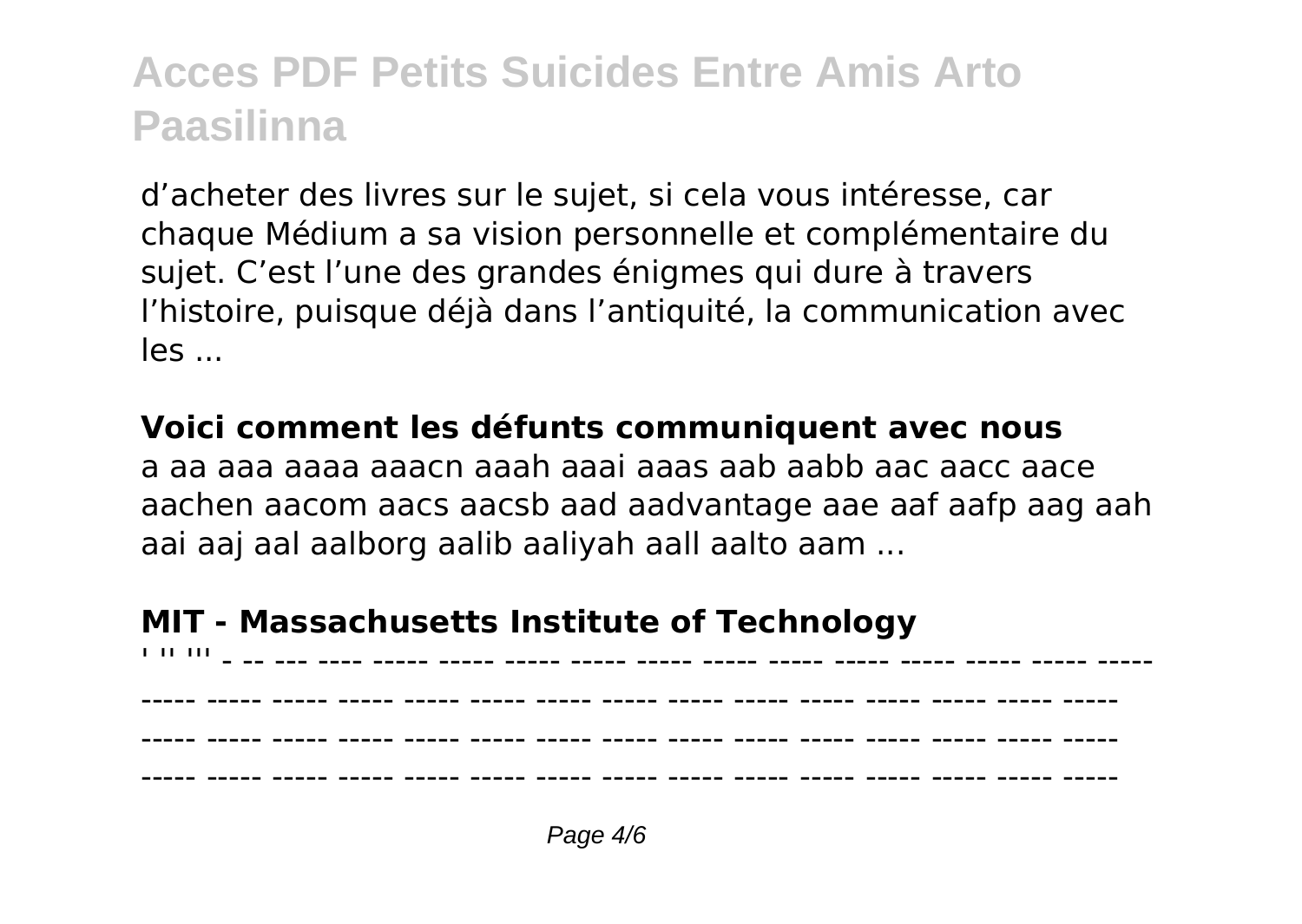#### **The Stanford Natural Language Processing Group**

UNK the , . of and in " a to was is ) ( for as on by he with 's that at from his it an were are which this also be has or : had first one their its new after but who not they have

#### **Stanford University**

Expatica is the international community's online home away from home. A must-read for English-speaking expatriates and internationals across Europe, Expatica provides a tailored local news service and essential information on living, working, and moving to your country of choice. With in-depth features, Expatica brings the international community closer together.

#### **Expat Dating in Germany - chatting and dating - Front page DE**

Browse our listings to find jobs in Germany for expats, including jobs for English speakers or those in your native language.